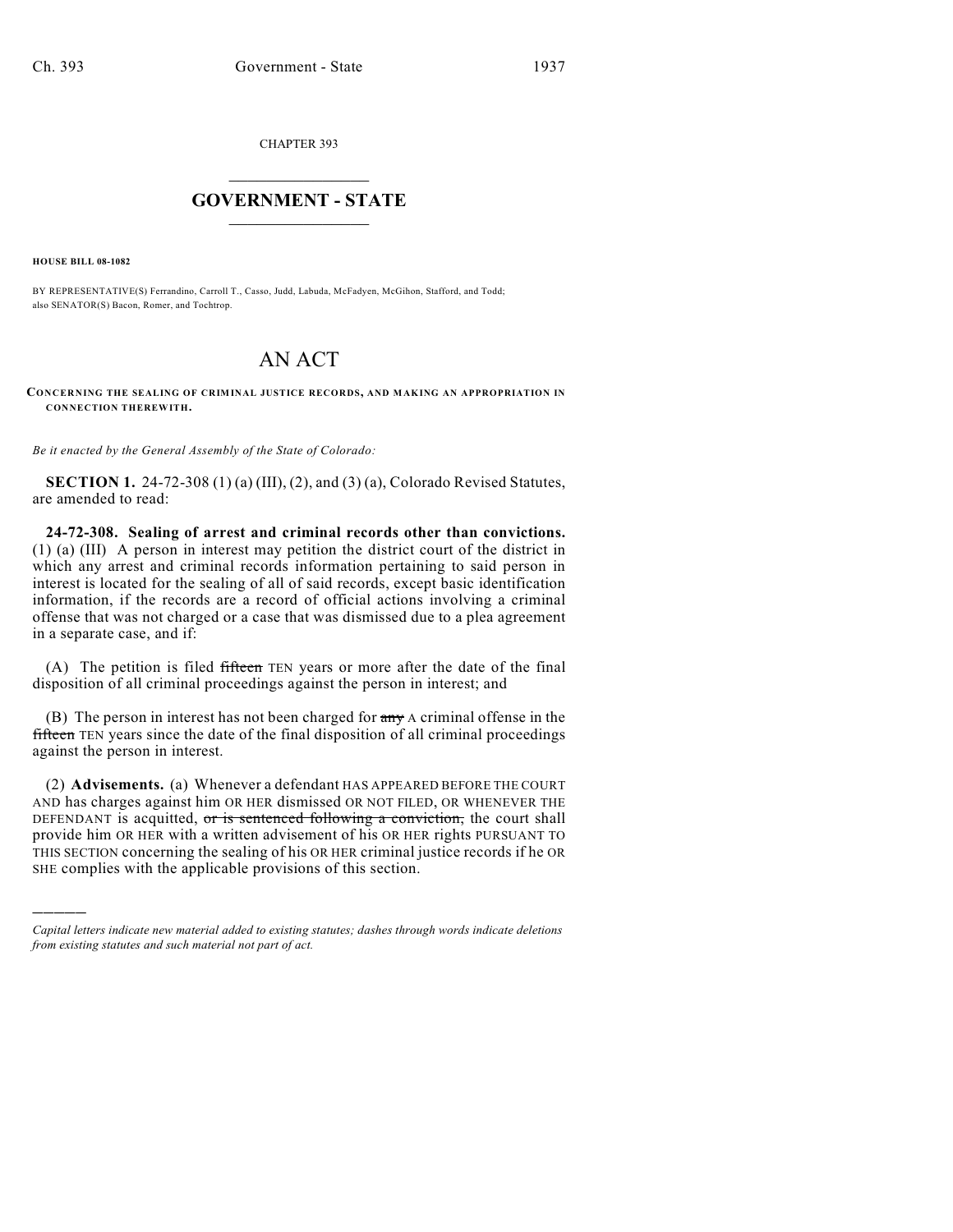(b) IN ADDITION TO, AND NOT IN LIEU OF, THE REQUIREMENT DESCRIBED IN PARAGRAPH (a) OF THIS SUBSECTION (2), IF A DEFENDANT'S CASE IS DISMISSED AFTER A PERIOD OF SUPERVISION BY PROBATION, THE PROBATION DEPARTMENT, UPON THE TERMINATION OF THE DEFENDANT'S PROBATION, SHALL PROVIDE THE DEFENDANT WITH A WRITTEN ADVISEMENT OF HIS OR HER RIGHTS PURSUANT TO THIS SECTION CONCERNING THE SEALING OF HIS OR HER CRIMINAL JUSTICE RECORDS IF HE OR SHE COMPLIES WITH THE APPLICABLE PROVISIONS OF THIS SECTION.

(3) **Exceptions.** (a) This section shall not apply to records pertaining to:

(I)  $\overrightarrow{Any}$  A class 1 or class 2 misdemeanor traffic offense;

(II)  $\overrightarrow{Any}$  A class A or class B traffic infraction; or

(III)  $\overline{A}$  A conviction for a violation of section 42-4-1301 (1) or (2), C.R.S.

**SECTION 2.** Part 3 of article 72 of title 24, Colorado Revised Statutes, is amended BY THE ADDITION OF A NEW SECTION to read:

**24-72-308.5. Sealing of criminal conviction records information for offenses involving controlled substances.** (1) **Definitions.** FOR PURPOSES OF THIS SECTION, "CONVICTION RECORDS" MEANS ARREST AND CRIMINAL RECORDS INFORMATION AND ANY RECORDS PERTAINING TO A JUDGMENT OF CONVICTION.

(2) **Sealing of conviction records.** (a) (I) SUBJECT TO THE LIMITATIONS DESCRIBED IN SUBSECTION (4) OF THIS SECTION, A DEFENDANT MAY PETITION THE DISTRICT COURT OF THE DISTRICT IN WHICH ANY CONVICTION RECORDS PERTAINING TO THE DEFENDANT ARE LOCATED FOR THE SEALING OF THE CONVICTION RECORDS, EXCEPT BASIC IDENTIFYING INFORMATION, IF:

(A) THE PETITION IS FILED TEN OR MORE YEARS AFTER THE DATE OF THE FINAL DISPOSITION OF ALL CRIMINAL PROCEEDINGS AGAINST THE DEFENDANT OR THE RELEASE OF THE DEFENDANT FROM SUPERVISION CONCERNING A CRIMINAL CONVICTION, WHICHEVER IS LATER; AND

(B) THE DEFENDANT HAS NOT BEEN CHARGED OR CONVICTED FOR A CRIMINAL OFFENSE IN THE TEN OR MORE YEARS SINCE THE DATE OF THE FINAL DISPOSITION OF ALL CRIMINAL PROCEEDINGS AGAINST HIM OR HER OR THE DATE OF THE DEFENDANT'S RELEASE FROM SUPERVISION, WHICHEVER IS LATER.

(II) AN ORDER SEALING CONVICTION RECORDS SHALL NOT DENY ACCESS TO THE CRIMINAL RECORDS OF A DEFENDANT BY ANY COURT, LAW ENFORCEMENT AGENCY, CRIMINAL JUSTICE AGENCY, PROSECUTING ATTORNEY, OR PARTY OR AGENCY REQUIRED BY LAW TO CONDUCT A CRIMINAL HISTORY RECORD CHECK ON AN INDIVIDUAL. AN ORDER SEALING CONVICTION RECORDS SHALL NOT BE CONSTRUED TO VACATE A CONVICTION. A CONVICTION SEALED PURSUANT TO THIS SECTION MAY BE USED BY A CRIMINAL JUSTICE AGENCY, LAW ENFORCEMENT AGENCY, COURT, OR PROSECUTING ATTORNEY FOR ANY LAWFUL PURPOSE RELATING TO THE INVESTIGATION OR PROSECUTION OF ANY CASE, INCLUDING BUT NOT LIMITED TO ANY SUBSEQUENT CASE THAT IS FILED AGAINST THE DEFENDANT, OR FOR ANY OTHER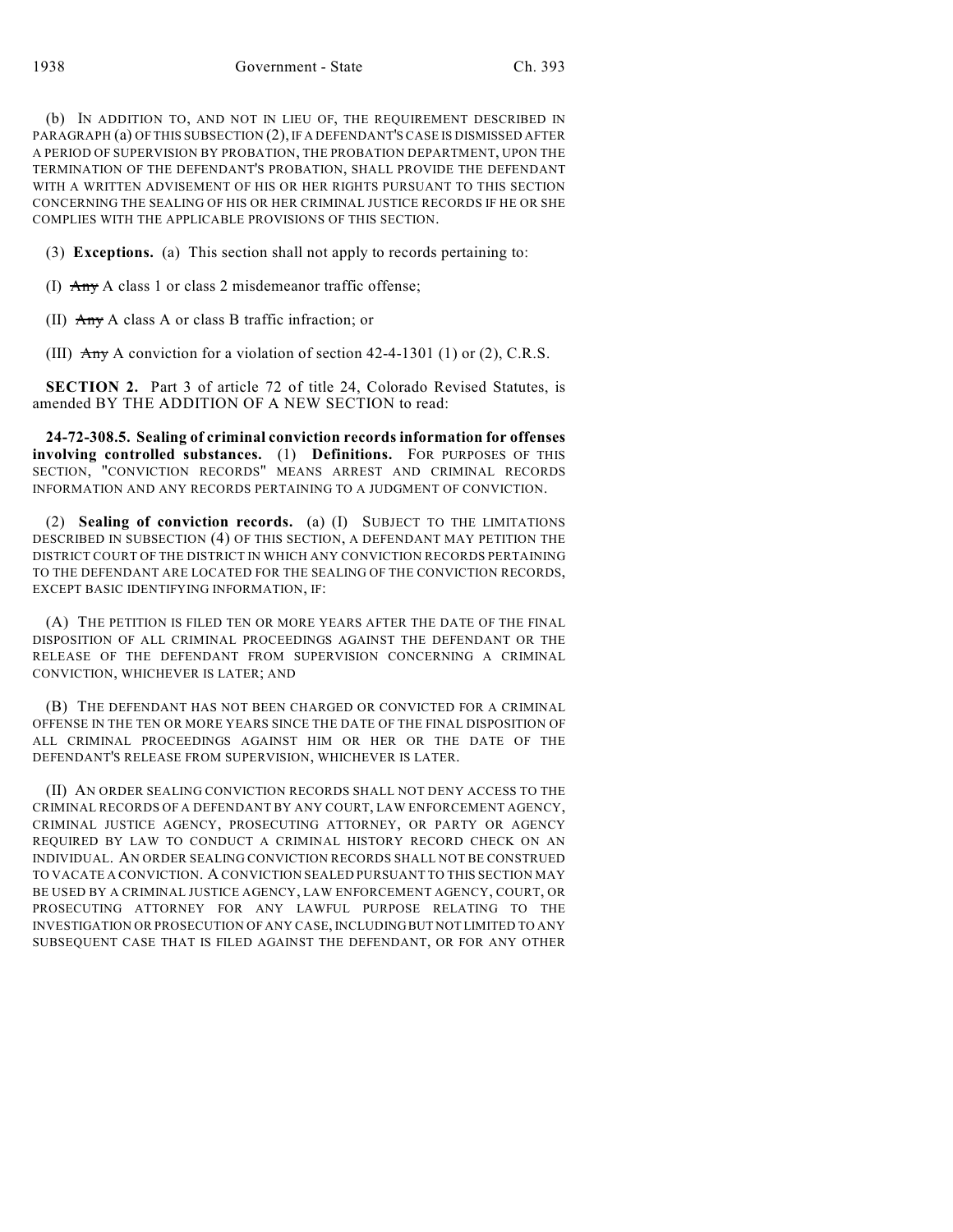LAWFUL PURPOSE WITHIN THE SCOPE OF HIS, HER, OR ITS DUTIES. IF A DEFENDANT IS CONVICTED OF A NEW CRIMINAL OFFENSE AFTER AN ORDER SEALING CONVICTION RECORDS IS ENTERED, THE COURT, ON ITS OWN MOTION OR UPON THE MOTION OF ANY PROSECUTING ATTORNEY, SHALL ORDER THE CONVICTION RECORDS TO BE UNSEALED. A PARTY OR AGENCY REQUIRED BY LAW TO CONDUCT A CRIMINAL HISTORY RECORD CHECK SHALL BE AUTHORIZED TO USE ANY SEALED CONVICTION FOR THE LAWFUL PURPOSE FOR WHICH THE CRIMINAL HISTORY RECORD CHECK IS REQUIRED BY LAW.

(III) CONVICTION RECORDS MAY NOT BE SEALED IF THE DEFENDANT STILL OWES RESTITUTION, FINES, COURT COSTS, LATE FEES, OR OTHER FEES ORDERED BY THE COURT IN THE CASE THAT IS THE SUBJECT OF THE PETITION TO SEAL CONVICTION RECORDS, UNLESS THE COURT THAT ENTERED THE ORDER FOR RESTITUTION, FINES, COURT COSTS, LATE FEES, OR OTHER FEES HAS VACATED THE ORDER.

(b) (I) A PETITION TO SEAL CONVICTION RECORDS PURSUANT TO THIS SECTION SHALL INCLUDE A LISTING OF EACH CUSTODIAN OF THE RECORDS TO WHOM THE SEALING ORDER IS DIRECTED AND ANY INFORMATION THAT ACCURATELY AND COMPLETELY IDENTIFIES THE RECORDS TO BE SEALED. A VERIFIED COPY OF THE DEFENDANT'S CRIMINAL HISTORY, CURRENT THROUGH AT LEAST THE TWENTIETH DAY PRIOR TO THE DATE OF THE FILING OF THE PETITION, SHALL BE SUBMITTED TO THE COURT BY THE DEFENDANT ALONG WITH THE PETITION AT THE TIME OF FILING, BUT IN NO EVENT LATER THAN THE TENTH DAY AFTER THE PETITION IS FILED. THE DEFENDANT SHALL BE RESPONSIBLE FOR OBTAINING AND PAYING FOR HIS OR HER CRIMINAL HISTORY RECORD.

(II) (A) UPON THE FILING OF A PETITION, THE COURT SHALL REVIEW THE PETITION AND DETERMINE WHETHER THERE ARE GROUNDS UNDER THIS SECTION TO PROCEED TO A HEARING ON THE PETITION. IF THE COURT DETERMINES THAT THE PETITION ON ITS FACE IS INSUFFICIENT OR IF THE COURT DETERMINES THAT, AFTER TAKING JUDICIAL NOTICE OF MATTERS OUTSIDE THE PETITION, THE DEFENDANT IS NOT ENTITLED TO RELIEF UNDER THIS SECTION, THE COURT SHALL ENTER AN ORDER DENYING THE PETITION AND MAIL A COPY OF THE ORDER TO THE DEFENDANT. THE COURT'S ORDER SHALL SPECIFY THE REASONS FOR THE DENIAL OF THE PETITION.

(B) IF THE COURT DETERMINES THAT THE PETITION IS SUFFICIENT ON ITS FACE AND THAT NO OTHER GROUNDS EXIST AT THAT TIME FOR THE COURT TO DENY THE PETITION UNDER THIS SECTION, THE COURT SHALL SET A DATE FOR A HEARING, AND THE DEFENDANT SHALL NOTIFY BY CERTIFIED MAIL THE PROSECUTING ATTORNEY, THE ARRESTING AGENCY, AND ANY OTHER PERSON OR AGENCY IDENTIFIED BY THE DEFENDANT.

(c) AFTER THE HEARING DESCRIBED IN SUBPARAGRAPH (II) OF PARAGRAPH (b) OF THIS SUBSECTION (2) IS CONDUCTED AND IF THE COURT FINDS THAT THE HARM TO THE PRIVACY OF THE DEFENDANT OR THE DANGERS OF UNWARRANTED, ADVERSE CONSEQUENCES TO THE DEFENDANT OUTWEIGH THE PUBLIC INTEREST IN RETAINING THE CONVICTION RECORDS, THE COURT MAY ORDER THE CONVICTION RECORDS, EXCEPT BASIC IDENTIFICATION INFORMATION, TO BE SEALED. IN MAKING THIS DETERMINATION, THE COURT SHALL, AT A MINIMUM, CONSIDER THE SEVERITY OF THE OFFENSE THAT IS THE BASIS OF THE CONVICTION RECORDS SOUGHT TO BE SEALED, THE CRIMINAL HISTORY OF THE DEFENDANT, AND THE NEED FOR THE GOVERNMENT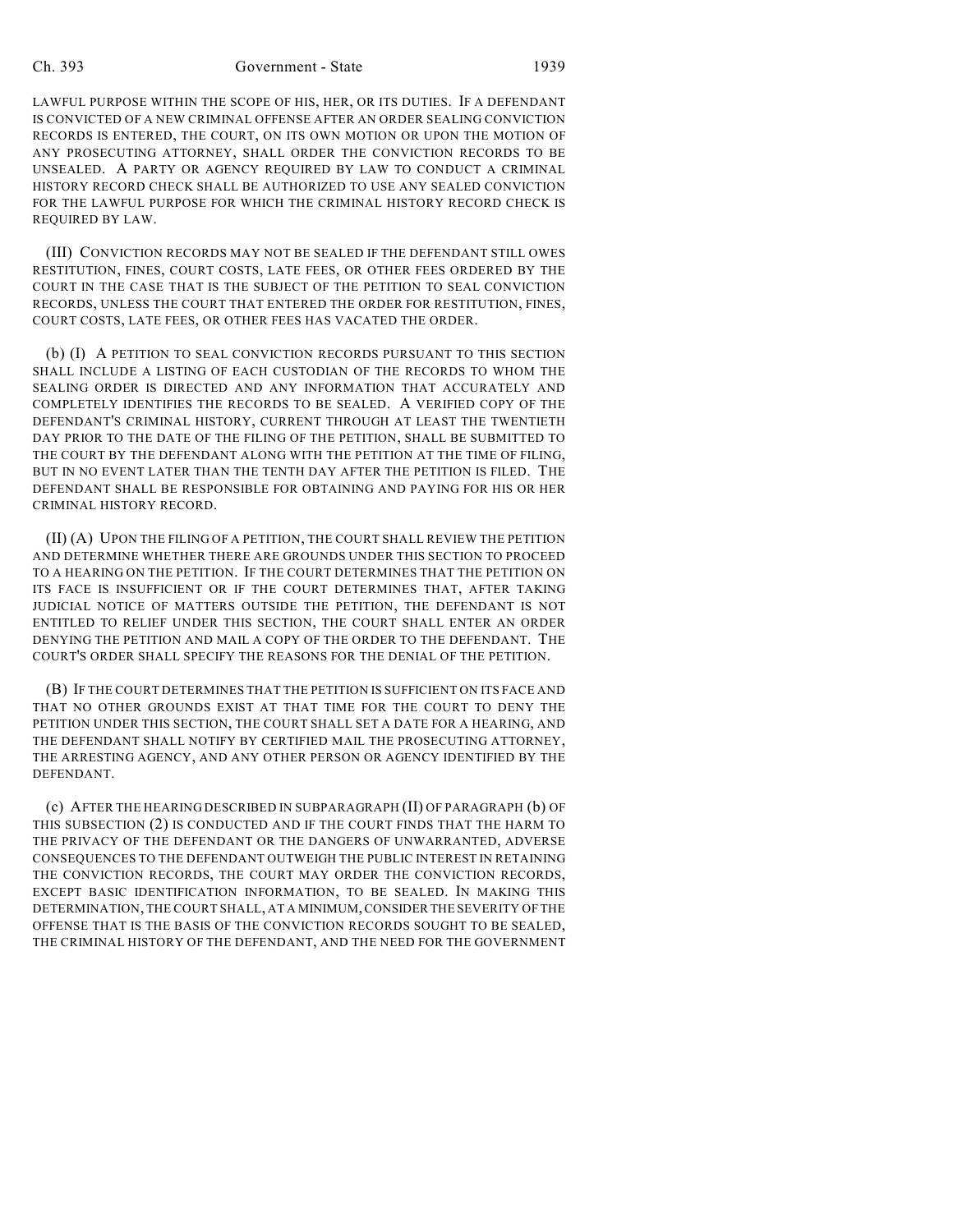1940 Government - State Ch. 393

AGENCY TO RETAIN THE RECORDS. AN ORDER ENTERED PURSUANT TO THIS PARAGRAPH (c) SHALL BE DIRECTED TO EACH CUSTODIAN WHO MAY HAVE CUSTODY OF ANY PART OF THE CONVICTION RECORDS THAT ARE THE SUBJECT OF THE ORDER. WHENEVER A COURT ENTERS AN ORDER SEALING CONVICTION RECORDS PURSUANT TO THIS PARAGRAPH (c), THE DEFENDANT SHALL PROVIDE THE COLORADO BUREAU OF INVESTIGATION AND EACH CUSTODIAN OF THE CONVICTION RECORDS WITH A COPY OF THE ORDER AND SHALL PAY TO THE BUREAU ANY COSTS RELATED TO THE SEALING OF HIS OR HER CRIMINAL CONVICTION RECORDS IN THE CUSTODY OF THE BUREAU. THEREAFTER, THE DEFENDANT MAY REQUEST AND THE COURT MAY GRANT AN ORDER SEALING THE CIVIL CASE IN WHICH THE CONVICTION RECORDS WERE SEALED.

(d) EXCEPT AS OTHERWISE PROVIDED IN SUBPARAGRAPH (II) OF PARAGRAPH (a) OF THIS SUBSECTION (2), UPON THE ENTRY OF AN ORDER TO SEAL THE CONVICTION RECORDS, THE DEFENDANT AND ALL CRIMINAL JUSTICE AGENCIES MAY PROPERLY REPLY, UPON AN INQUIRY IN THE MATTER, THAT CONVICTION RECORDS DO NOT EXIST WITH RESPECT TO THE DEFENDANT.

(e) EXCEPT AS OTHERWISE PROVIDED IN SUBPARAGRAPH (II) OF PARAGRAPH (a) OF THIS SUBSECTION (2), INSPECTION OF THE RECORDS INCLUDED IN AN ORDER SEALING CONVICTION RECORDS MAY THEREAFTER BE PERMITTED BY THE COURT ONLY UPON PETITION BY THE DEFENDANT.

(f) (I) EXCEPT AS OTHERWISE PROVIDED IN SUBPARAGRAPH (II) OF PARAGRAPH (a) OF THIS SUBSECTION (2) OR IN SUBPARAGRAPHS (II) AND (III) OF THIS PARAGRAPH (f), EMPLOYERS, STATE AND LOCAL GOVERNMENT AGENCIES, OFFICIALS, LANDLORDS, AND EMPLOYEES SHALL NOT, IN ANY APPLICATION OR INTERVIEW OR IN ANY OTHER WAY, REQUIRE AN APPLICANT TO DISCLOSE ANY INFORMATION CONTAINED IN SEALED CONVICTION RECORDS. AN APPLICANT NEED NOT, IN ANSWER TO ANY QUESTION CONCERNING CONVICTION RECORDS THAT HAVE BEEN SEALED, INCLUDE A REFERENCE TO OR INFORMATION CONCERNING THE SEALED CONVICTION RECORDS AND MAY STATE THAT THE APPLICANT HAS NOT BEEN CRIMINALLY CONVICTED.

(II) SUBPARAGRAPH (I) OF THIS PARAGRAPH (f) SHALL NOT PRECLUDE THE BAR COMMITTEE OF THE COLORADO STATE BOARD OF LAW EXAMINERS FROM MAKING FURTHER INQUIRIES INTO THE FACT OF A CONVICTION THAT COMES TO THE ATTENTION OF THE BAR COMMITTEE THROUGH OTHER MEANS. THE BAR COMMITTEE OF THE COLORADO STATE BOARD OF LAW EXAMINERS SHALL HAVE A RIGHT TO INQUIRE INTO THE MORAL AND ETHICAL QUALIFICATIONS OF AN APPLICANT, AND THE APPLICANT SHALL NOT HAVE A RIGHT TO PRIVACY OR PRIVILEGE THAT JUSTIFIES HIS OR HER REFUSAL TO ANSWER A QUESTION CONCERNING SEALED CONVICTION RECORDS THAT HAVE COME TO THE ATTENTION OF THE BAR COMMITTEE THROUGH OTHER MEANS.

(III) THE PROVISIONS OF SUBPARAGRAPH (I) OF THIS PARAGRAPH (f) SHALL NOT APPLY TO A CRIMINAL JUSTICE AGENCY OR TO AN APPLICANT TO A CRIMINAL JUSTICE AGENCY.

(IV) ANY MEMBER OF THE PUBLIC MAY PETITION THE COURT TO UNSEAL ANY FILE THAT HAS BEEN PREVIOUSLY SEALED UPON A SHOWING THAT CIRCUMSTANCES HAVE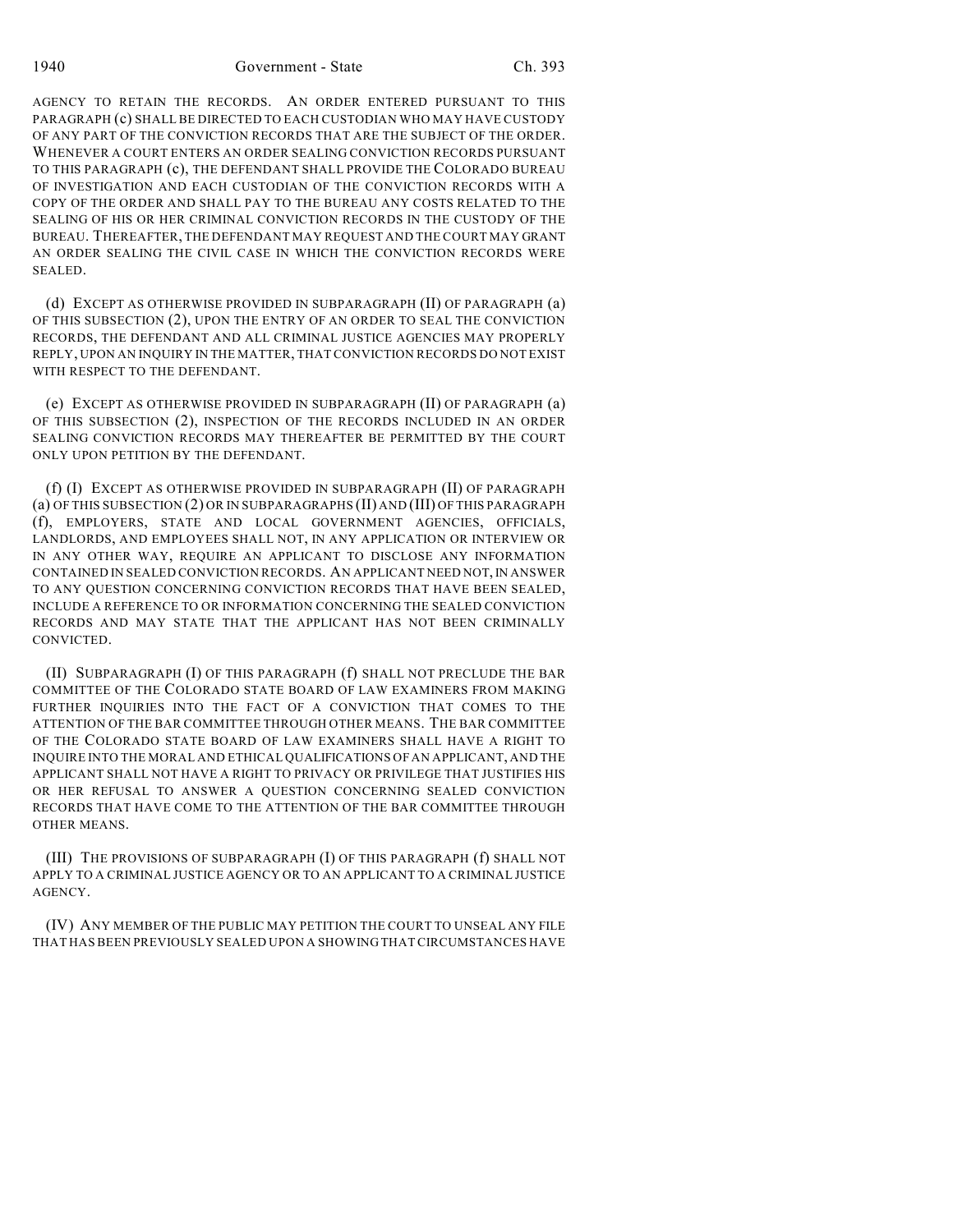COME INTO EXISTENCE SINCE THE ORIGINAL SEALING AND, AS A RESULT, THE PUBLIC INTEREST IN DISCLOSURE NOW OUTWEIGHS THE DEFENDANT'S INTEREST IN PRIVACY.

(g) THE OFFICE OF THE STATE COURT ADMINISTRATOR SHALL POST ON ITS WEB SITE A LIST OF ALL PETITIONS TO SEAL CONVICTION RECORDS THAT ARE FILED WITH A DISTRICT COURT. A DISTRICT COURT MAY NOT GRANT A PETITION TO SEAL CONVICTION RECORDS UNTIL AT LEAST THIRTY DAYS AFTER THE POSTING. AFTER THE EXPIRATION OF THIRTY DAYS FOLLOWING THE POSTING, THE PETITION TO SEAL CONVICTION RECORDS AND INFORMATION PERTINENT THERETO SHALL BE REMOVED FROM THE WEB SITE OF THE OFFICE OF THE STATE COURT ADMINISTRATOR.

(h) NOTHING IN THIS SECTION SHALL BE CONSTRUED TO AUTHORIZE THE PHYSICAL DESTRUCTION OF ANY CONVICTION RECORDS.

(i) NOTWITHSTANDING ANY PROVISION IN THIS SECTION TO THE CONTRARY, IN REGARD TO ANY CONVICTION OF A DEFENDANT RESULTING FROM A SINGLE CASE IN WHICH THE DEFENDANT IS CONVICTED OF MORE THAN ONE OFFENSE, RECORDS OF THE CONVICTION MAY BE SEALED PURSUANT TO THE PROVISIONS OF THIS SECTION ONLY IF THE RECORDS OF EVERY CONVICTION OF THE DEFENDANT RESULTING FROM THAT CASE MAY BE SEALED PURSUANT TO THE PROVISIONS OF THIS SECTION.

(3) **Advisements.** (a) WHENEVER A DEFENDANT IS SENTENCED FOLLOWING A CONVICTION OF AN OFFENSE DESCRIBED IN PARAGRAPH (a) OF SUBSECTION (4) OF THIS SECTION, THE COURT SHALL PROVIDE HIM OR HER WITH A WRITTEN ADVISEMENT OF HIS OR HER RIGHTS CONCERNING THE SEALING OF HIS OR HER CONVICTION RECORDS PURSUANT TO THIS SECTION IF HE OR SHE COMPLIES WITH THE APPLICABLE PROVISIONS OF THIS SECTION.

(b) IN ADDITION TO, AND NOT IN LIEU OF, THE REQUIREMENT DESCRIBED IN PARAGRAPH (a) OF THIS SUBSECTION (3):

(I) IF A DEFENDANT IS SENTENCED TO PROBATION FOLLOWING A CONVICTION OF AN OFFENSE DESCRIBED IN PARAGRAPH (a) OF SUBSECTION (4) OF THIS SECTION, THE PROBATION DEPARTMENT, UPON THE TERMINATION OF THE DEFENDANT'S PROBATION, SHALL PROVIDE THE DEFENDANT WITH A WRITTEN ADVISEMENT OF HIS OR HER RIGHTS CONCERNING THE SEALING OF HIS OR HER CONVICTION RECORDS PURSUANT TO THIS SECTION IF HE OR SHE COMPLIES WITH THE APPLICABLE PROVISIONS OF THIS SECTION.

(II) IF A DEFENDANT IS RELEASED ON PAROLE FOLLOWING A CONVICTION OF AN OFFENSE DESCRIBED IN PARAGRAPH (a) OF SUBSECTION (4) OF THIS SECTION, THE DEFENDANT'S PAROLE OFFICER, UPON THE TERMINATION OF THE DEFENDANT'S PAROLE, SHALL PROVIDE THE DEFENDANT WITH A WRITTEN ADVISEMENT OF HIS OR HER RIGHTS CONCERNING THE SEALING OF HIS OR HER CONVICTION RECORDS PURSUANT TO THIS SECTION IF HE OR SHE COMPLIES WITH THE APPLICABLE PROVISIONS OF THIS SECTION.

(4) (a) **Applicability.** EXCEPT AS OTHERWISE PROVIDED IN PARAGRAPH (b) OF THIS SUBSECTION (4), THE PROVISIONS OF THIS SECTION SHALL APPLY ONLY TO CONVICTION RECORDS PERTAINING TO JUDGMENTS OF CONVICTION ENTERED ON AND AFTER JULY 1, 2008, FOR: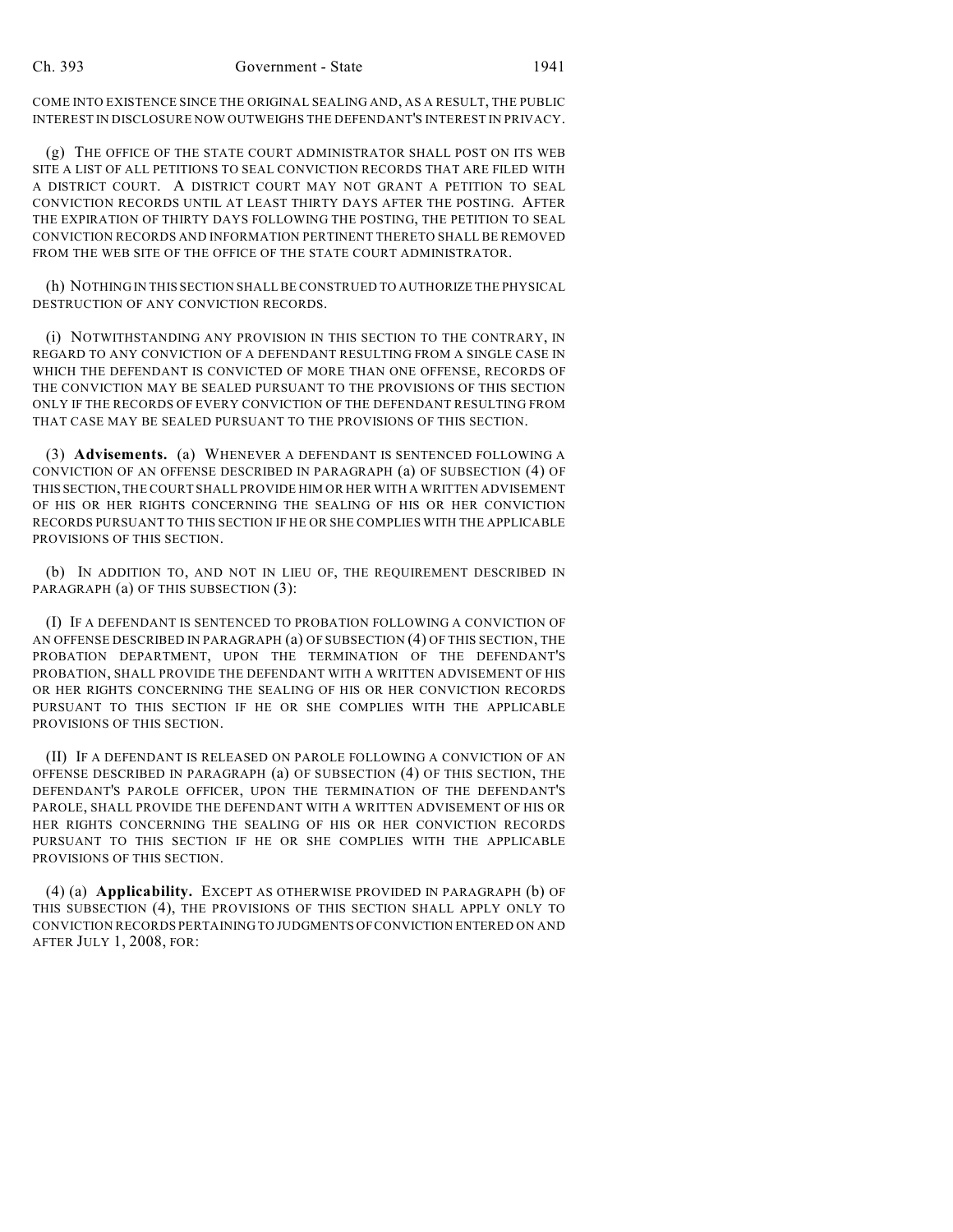(I) ANY PETTY OFFENSE IN VIOLATION OF A PROVISION OF ARTICLE 18 OF TITLE 18, C.R.S.;

(II) ANY MISDEMEANOR IN VIOLATION OF A PROVISION OF ARTICLE 18 OF TITLE 18, C.R.S.;

(III) ANY CLASS 5 OR CLASS 6 FELONY IN VIOLATION OF A PROVISION OF ARTICLE 18 OF TITLE 18, C.R.S.; EXCEPT THAT THE PROVISIONS OF THIS SECTION SHALL NOT APPLY TO CONVICTION RECORDS PERTAINING TO A JUDGMENT OF CONVICTION FOR A CLASS 5 OR CLASS 6 FELONY FOR THE SALE, MANUFACTURING, OR DISPENSING OF A CONTROLLED SUBSTANCE, AS DEFINED IN SECTION 18-18-102 (5),C.R.S.; ATTEMPT OR CONSPIRACY TO COMMIT THE SALE, MANUFACTURING, OR DISPENSING OF A CONTROLLED SUBSTANCE; OR POSSESSION WITH THE INTENT TO MANUFACTURE, DISPENSE, OR SELL A CONTROLLED SUBSTANCE;

(IV) ANY OFFENSE THAT WOULD BE CLASSIFIED AS A CLASS 5 OR 6 FELONY IN VIOLATION OF A PROVISION OF ARTICLE 18 OF TITLE 18,C.R.S., IF THE OFFENSE WERE TO HAVE OCCURRED ON JULY 1, 2008.

(b) FOR ANY JUDGMENT OF CONVICTION ENTERED PRIOR TO JULY 1, 2008, FOR WHICH THE DEFENDANT WOULD OTHERWISE QUALIFY FOR RELIEF UNDER THIS SECTION, THE DEFENDANT MAY OBTAIN AN ORDER FROM THE COURT TO SEAL CONVICTION RECORDS IF:

(I) THE PROSECUTING ATTORNEY DOES NOT OBJECT TO THE SEALING; AND

(II) THE DEFENDANT PAYS TO THE OFFICE OF THE PROSECUTING ATTORNEY ALL REASONABLE ATTORNEY FEES AND COSTS OF THE PROSECUTING ATTORNEY RELATING TO THE PETITION TO SEAL PRIOR TO THE ENTRY OF AN ORDER SEALING THE CONVICTION RECORDS; AND

(III) THE DEFENDANT PAYS:

(A) THE FILING FEE REQUIRED BY LAW; AND

(B) AN ADDITIONAL FILING FEE OF TWO HUNDRED DOLLARS TO COVER THE ACTUAL COSTS RELATED TO THE FILING OF THE PETITION TO SEAL RECORDS.

(c) THE ADDITIONAL FILING FEES COLLECTED UNDER SUB-SUBPARAGRAPH (B) OF SUBPARAGRAPH (III) OF PARAGRAPH (b) OF THIS SUBSECTION (4) SHALL BE TRANSMITTED TO THE STATE TREASURER FOR DEPOSIT IN THE JUDICIAL STABILIZATION CASH FUND CREATED IN SECTION 13-32-101 (1.5), C.R.S.

(d) THE PROVISIONS OF THIS SECTION SHALL NOT APPLY TO CONVICTION RECORDS THAT ARE IN THE POSSESSION OF A CRIMINAL JUSTICE AGENCY WHEN AN INQUIRY CONCERNING THE CONVICTION RECORDS IS MADE BY ANOTHER CRIMINAL JUSTICE AGENCY.

(5) **Rules of discovery - rules of evidence - witness testimony.** COURT ORDERS SEALING RECORDS OF OFFICIAL ACTIONS PURSUANT TO THIS SECTION SHALL NOT LIMIT THE OPERATIONS OF: